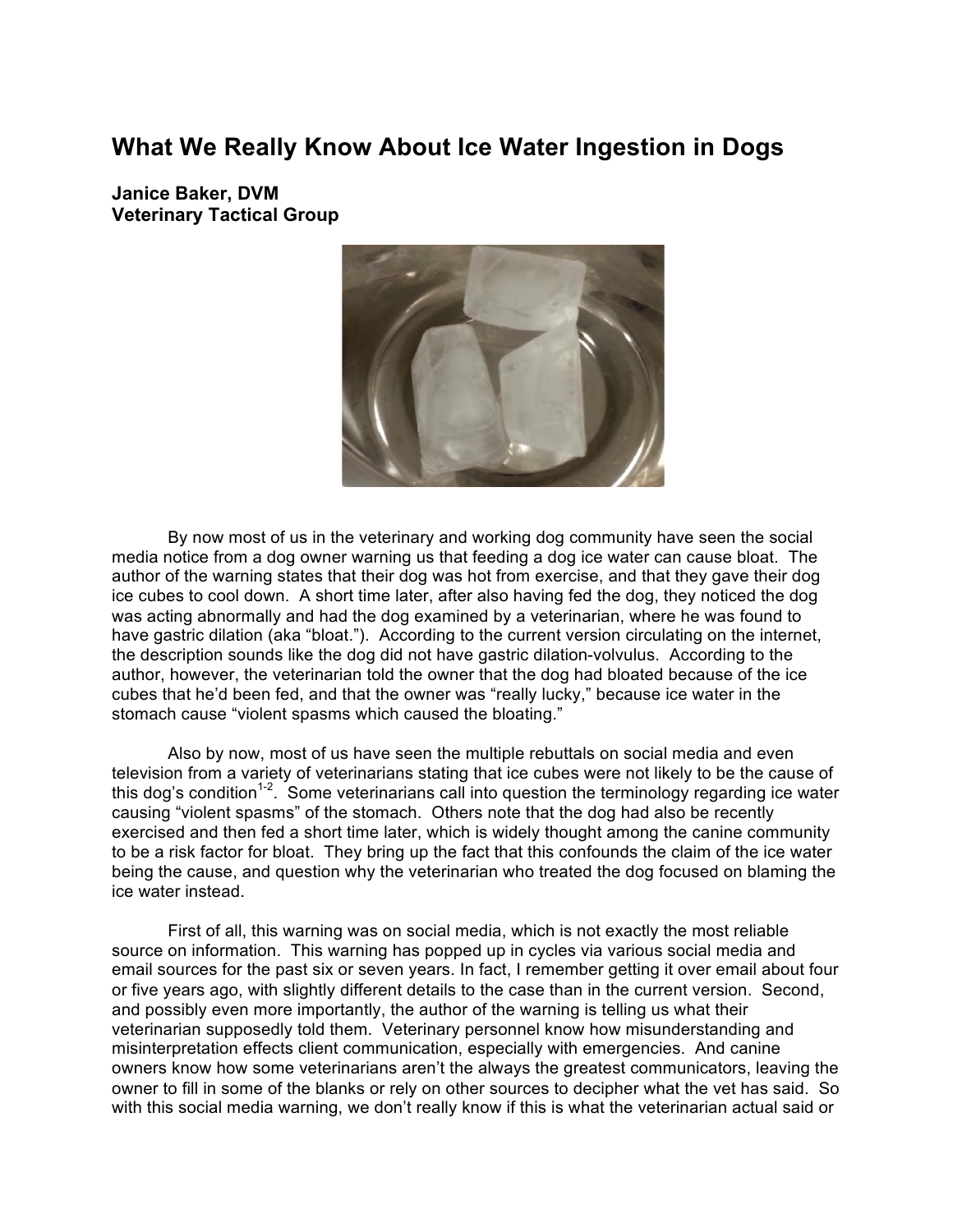meant, at all. Even if the veterinarian actually said that, and it was represented accurately on the social media warning, let's look closer at what we *really know* about ice water and gastric dilation.

## **The Scientific Evidence**

Several scientific studies in dogs have evaluated use of ice water gastrointestinal lavage for treatment of conditions like heatstroke<sup>3-4</sup> and bleeding gastrointestinal ulcers<sup>5-7</sup>. In these studies, ice water was pumped directly into the stomach through a tube through the dogs' mouths into their stomachs, ensuring that it was still ice cold when it got to the stomach. None of these studies reported adverse effects such as gastric dilation or gastric dilation-volvulus in response to ice or ice water in the stomach. None of these studies specifically evaluated the effects of ice water on muscle contraction of the stomach, so we don't know if these dogs suffered "violent spasms of the stomach." What we do know is that out of the relatively small number of dogs studied in these multiple studies (less than 50 total), gastric dilation was not reported as a result of administration of ice water into the stomach.

There have also been several scientific studies on risk factors and possible causes of gastric dilation and  $GDV^{8-12}$ . None of these studies have specifically looked at the association of ice cube or ice water ingestion and gastric dilation, but none of them discovered this as a possible risk factor when reviewing hundreds of medical records of dogs with GDV. In the end, with this one, we can't say one way or the other if ice or ice water ingestion is a risk factor for gastric dilation. But given that none of the studies on risk factors revealed ice as a culprit, and several experimental studies where ice water was deliberately pumped into dogs' stomachs also didn't report any problems with it, the scientific evidence points to ice water having little to no relation to gastric dilation.



## **The Common-Sense Evidence**

Common sense evidence, and evidence from experience, is called "anecdotal evidence" in scientific terms. Sometimes when we don't have scientific evidence from actual studies to base our clinical opinion, we have to rely on anecdotal evidence to guide our healthcare decisions. In this case, we have some really strong anecdotal evidence that ingestion of ice by dogs with high temperatures from exercise is not a risk factor for bloat. Each year about a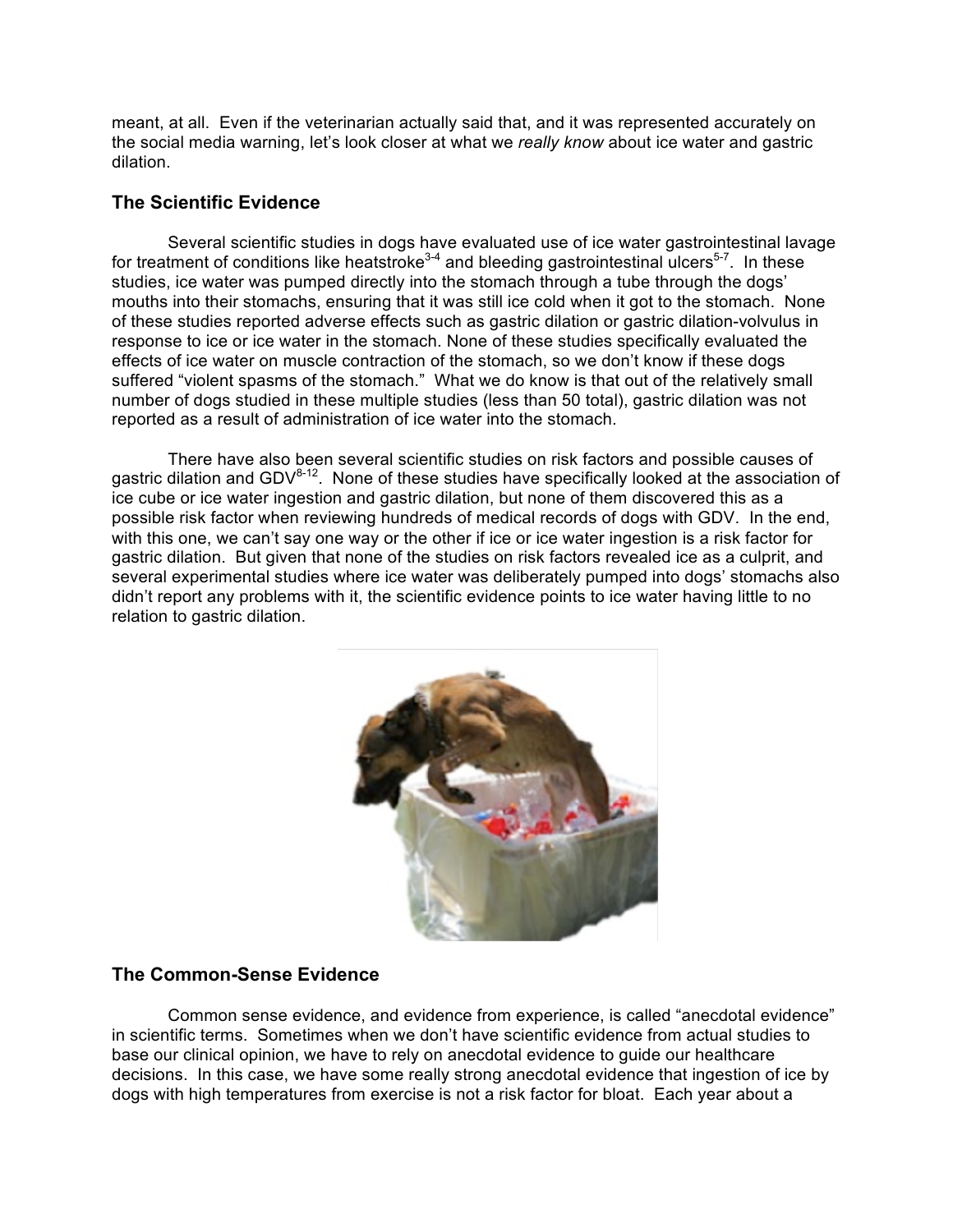thousand dogs run the Iditarod sled dog race in Alaska and the Yukon Quest spanning Alaska in the United States and Yukon Territory in Canada. It is commonplace for these dogs,that have elevated temperatures from strenuous exercise, to eat snow as a source of water and cooling along the route. Gastric dilation or GDV is not considered a significant problem of racing sled dogs, although most of them fit the deep-chested body type considered at risk for GDV. Think of all the other dogs who have been fed "Pupcicles" and other homemade frozen dog treats without developing bloat.

## **Coincidence or Cause?**

When something bad happens to our dogs, we naturally want to know what caused it to happen. Often we can find something specific to attribute it so, and then we can hopefully correct the situation to prevent it from happening in the future. But there are a lot of bad things that happen to dogs where we never know the actual cause. Gastric dilation and GDV are conditions where we don't really know the cause. Even scientific studies from reputable veterinary researchers on risk factors for bloat contradict each other. One study says male dogs are more at risk, while another states intact females are at the most risk. One study says that dogs who ran the fence line (i.e. exercised) close to feeding time were less likely to bloat, while common thought is that exercising too close to feeding is a cause of bloat and should be avoided. Despite not having scientific evidence to back up possible risk factors for bloat, that doesn't seem to stop us from trying to tie a specific event or condition to why it happened. In this case, the warning seems to ignore the fact that the dog was fed shortly after exercise, and specifically blames the ice cubes instead. What else happened to that particular dog that day? Given that we have such little consistent evidence on true risk factors or causes of bloat, any particular thing that happened with the dog that day has just as much chance of being the "cause" as any other. A veterinarian comes in the picture, tells the owner that the ice cubes were the cause, and there you have it: All-Points Bulletin on the horror feeding ice cubes to dogs goes viral.

As canine owners and enthusiasts, we have the responsibility to sift through an onslaught of often conflicting information in attempt to provide the best care possible to our dogs. As veterinarians, we have the responsibility to make sure the information we provide our clients is accurate, backed by the available evidence, and grounded in common sense. Given the available information on this topic including the scientific evidence, a lot of anecdotal evidence, and finally, common sense, we can be confident that feeding a bowl of ice or ice water to dogs to help them cool down is not going to cause them to bloat.

1. Sistrunk V. Can Ice Cubes Really You're your Pet? One Vet Says No. (2014, June 23) WSAW.com. Retrieved from http://www.wsaw.com/home/headlines/264311551.html

2. Veterinarian gets to the bottom of post about the dangers of ice cubes and dogs. (2014, June 19) KFOR.com. Retrieved from http://kfor.com/2014/06/19/veterinarian-gets-to-the-bottom-ofpost-about-the-dangers-of-ice-cubes-and-dogs/

3. White JD, Riccobene E, Nucci R, Johnson C, Butterfield AB, Kamath R. Evaporation versus iced gastric lavage treatment of heatstroke: comparative efficacy in a canine model. Crit Care Med 1987; 8:748-50